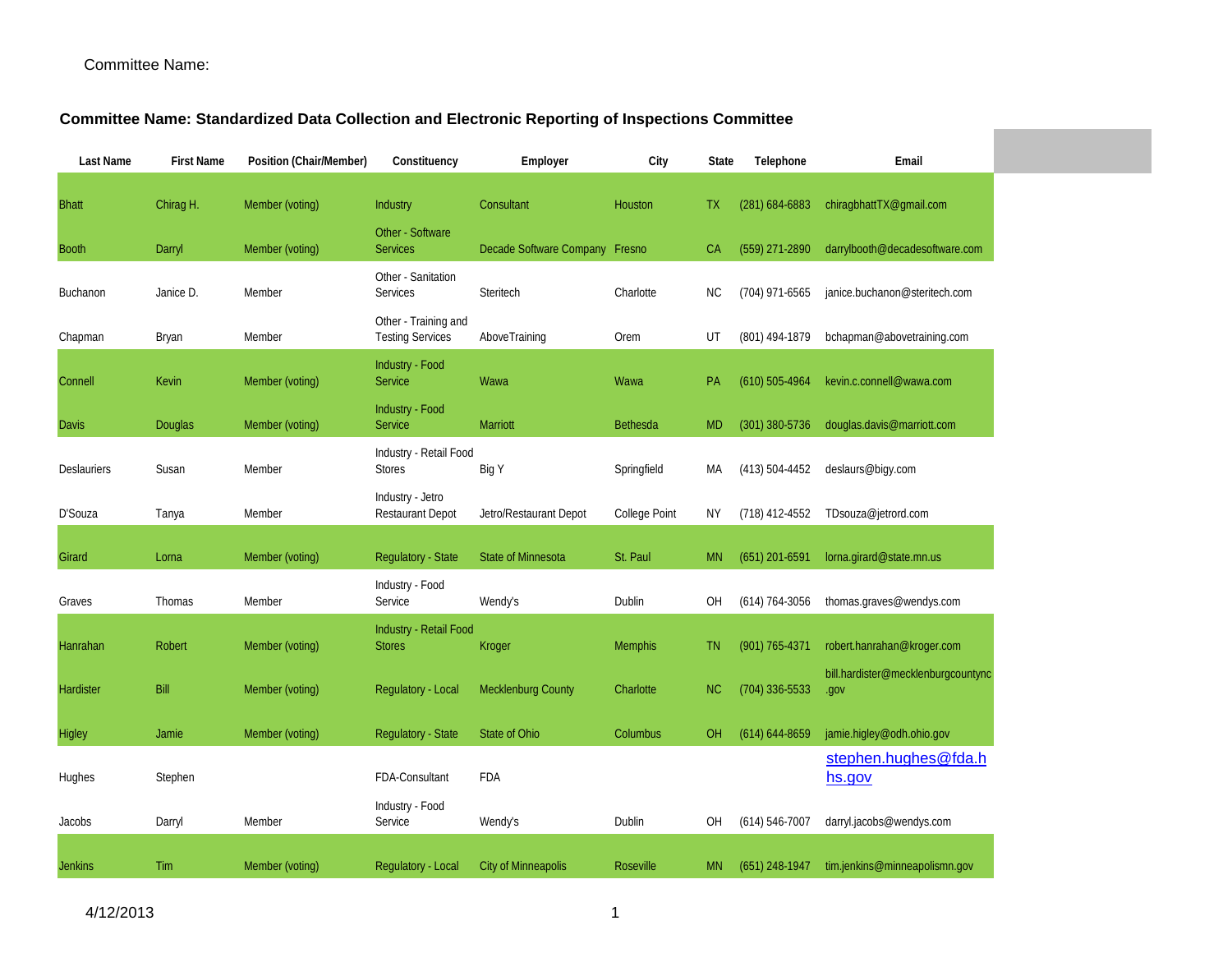| Kennedy       | Terrence      | Member              | Industry - Food<br>Service               | <b>Starbucks</b>                                                           | Seattle        | WA        | $(617)$ 784-2884   | tkennedy@starbucks.com                    |
|---------------|---------------|---------------------|------------------------------------------|----------------------------------------------------------------------------|----------------|-----------|--------------------|-------------------------------------------|
| Leslie        | Phillip       | Member              | Academia                                 | <b>UCLA</b>                                                                | Los Angeles    | CA        | 650-387-5498       | pleslie@anderson.ucla.<br>edu             |
| Liggans       | Girvin        |                     | FDA-Consultant                           | <b>FDA</b>                                                                 | College Park   | <b>MD</b> | 240-402-1382       | grivin.liggans@fda.hhs.<br><u>gov</u>     |
|               |               |                     |                                          |                                                                            |                |           |                    |                                           |
| Louden        | Kathy         | Member (voting)     | Regulatory - Local                       | City of Minneapolis                                                        | Minneapolis    | <b>MN</b> | $(612)$ 673-3869   | kathy.louden@minneapolismn.gov            |
| Luebkemann    | Geoff         | Member              | Industry - Food<br>Service               | Florida Restaurant and<br>Lodging Association                              | frla.org       | FL        | (850) 224-2250     | geoff@frla.org                            |
| Luker         | John          | Member (voting)     | Regulatory-State                         | New York State Dept of<br><b>Agriculture and Markets</b>                   | Albany         | NΥ        | 518-457-5382       | john.lucker@agriculture<br><u>.ny.gov</u> |
| McNamara      | Dr. Ann Marie | Chair (voting)      | <b>Industry - Food</b><br><b>Service</b> | <b>Jack in the Box</b>                                                     | San Diego      | CA        | $(858) 571 - 2280$ | annmarie.mcnamara@jackinthebox.<br>com    |
| Melchert      | Christopher   | Member              | Other - Association                      | National Restaurant<br>Association                                         | Washington     | DC        | (202) 973-3960     | cmelchert@restaurant.org                  |
| Moore         | Eric          | Member (voting)     | <b>Industry - Food</b><br><b>Service</b> | Aramark                                                                    | Philadelphia   | РA        | $(215)$ 409-7343   | moore-eric2@aramark.com                   |
| <b>Morris</b> | <b>Sheri</b>  | Vice-Chair (voting) | <b>Regulatory-State</b>                  | Dept. Agriculture                                                          | Hbg            | PA        | 717-787-4315       | shmorris@pa.gov                           |
| Nardone       | Angela        | Member              | Other - Software<br>Services             | Chairman, N2N Global                                                       | Longwood       | FL        | $(407)$ 331-5151   | anardone@us.n2nglobal.com                 |
| Nardone       | Ernesto       | Member              | Other - Software<br>Services             | N2N Global                                                                 | Longwood       | FL        | (407) 331-5151     | anardone@us.n2nglobal.com                 |
| Narvaez       | Nona          | Member (voting)     | Consumer                                 | <b>Milaphylaxis and Food</b><br><b>Allergy Association of</b><br>Minnesota | <b>St Paul</b> | <b>MN</b> | $(651) 644-5937$   | nona@minnesotafoodallergy.org             |
| Owens         | <b>Jackie</b> | Member (voting)     | Regulatory                               | <b>Wisconsin State</b>                                                     | Madison        | WI        | 608-224-4734       | jackie.owens@wi.gov                       |
| Petran        |               |                     | Other - Sanitation                       |                                                                            |                |           |                    |                                           |
|               | Ruth          | Member (voting)     | <b>Services</b>                          | Ecolab                                                                     | Eagan          | <b>MN</b> | $(651)$ 795-5646   | ruth.petran@ecolab.com                    |
| Plante        | Andrew        | Member (voting)     | Industry - Food<br><b>Service</b>        | <b>Brinker International</b>                                               | <b>Dallas</b>  | TΧ        | $(972)$ 770-1778   | andrew.plante@brinker.com                 |
| Sanchez       | Angela        | Member (voting)     | Industry - Food<br><b>Service</b>        | <b>CKE Restaurants</b>                                                     | Ontario        | СA        | $(714)$ 254-4556   | asanchez@ckr.com                          |